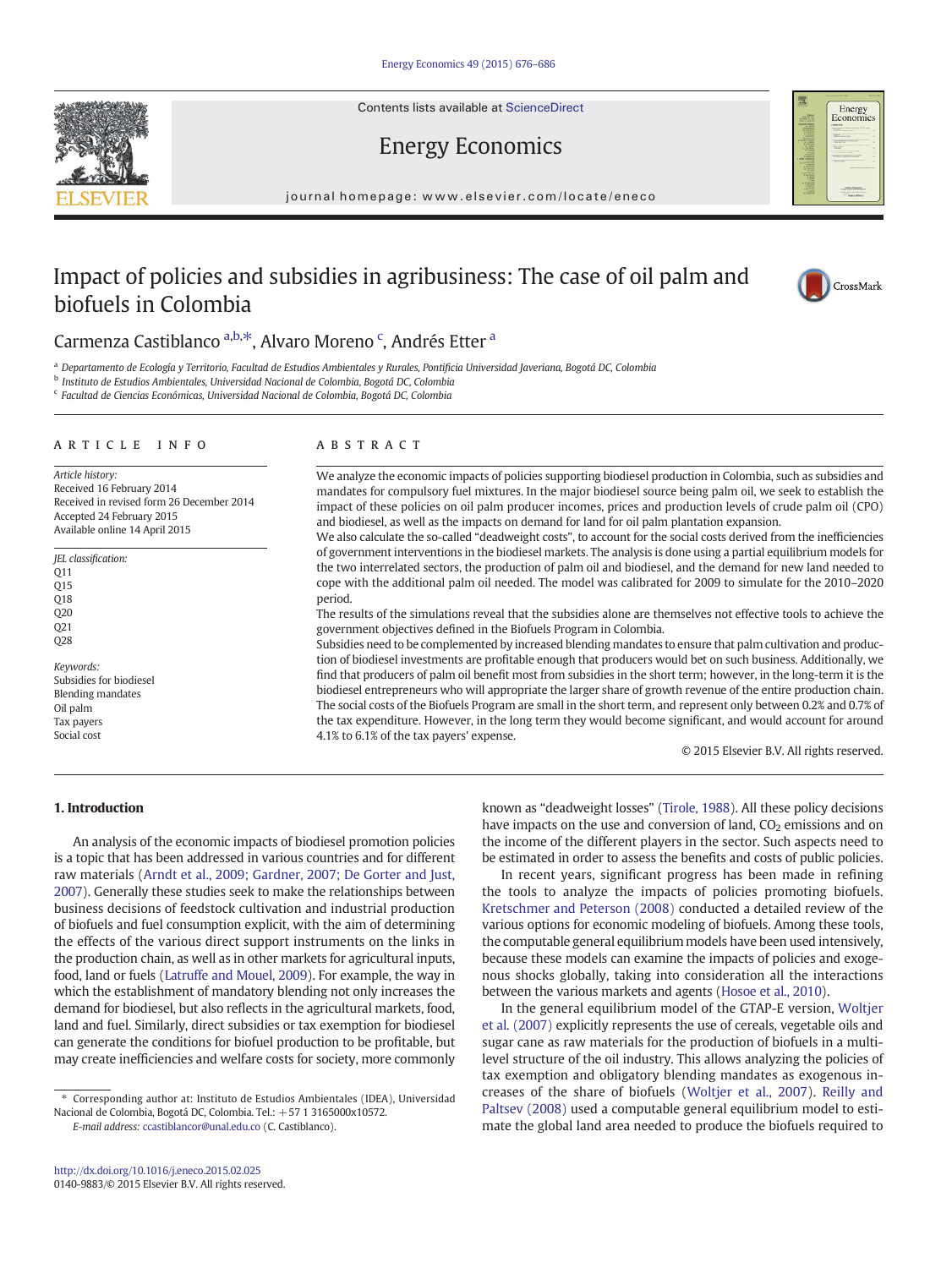attain the stabilization policies and mitigation of atmospheric gases proposed by the US Congress for the period 2010–2100. The simulated scenarios indicate that by 2100 an additional area of between 700 million and 1 billion ha would be required globally.

[Hertel et al. \(2008\)](#page--1-0) studied the effects of mandates of ethanol and biodiesel blends with fossil fuels in the US, EU and Brazil on land use and land cover changes in the 2005–2015 period. Results show that the effects are substantial: grain production would increase by 6.2% and vegetable oil by 7.7% in the US; cultivation of vegetable oils would grow by 48% in Europe; while in Brazil, sugarcane and soya should increase by 23% and 6.4% respectively. [Hertel and Beckman \(2010\)](#page--1-0) argue that promoting biofuels increases price volatility of agricultural products, which creates problems for macroeconomic management and significant challenges in food security issues of poor countries.

In a study carried out for the World Bank, [Timilsina et al. \(2010\)](#page--1-0) examined the long-term impact of large-scale expansion of biofuels on land use change, food supplies and prices globally. The study found that the impact on agricultural prices was moderate with the exception of sugar prices that grew between 7% and 10%. However, there were significant impacts in terms of changes in land use, with a reduction of pasture and forest areas alongside the increase in biofuel crops. They estimated that the expansion of biofuels in the world can lead to the loss of about 26 million ha of forest by 2020. Another study using a general equilibrium model for Mozambique to evaluate the results of large-scale investments in the biofuel sector in economic growth, income distribution and poverty in the country, [Arndt et al. \(2009\)](#page--1-0) found that the investment policies in the biofuel sector should have positive effects on growth and poverty reduction.

Although general equilibrium models are a powerful tool to simulate the impacts of biofuel promotion policies on changes in land use, changes in welfare and potential climate impacts, and the existence of information gaps and data quality problems, often limit the scope of calibration and simulation exercises ([Feng and Babcock, 2008\)](#page--1-0). [Taheripour](#page--1-0) [et al. \(2008\)](#page--1-0) show that many conventional general equilibrium models tend to overestimate the effects of biofuels on agricultural markets. One possible reason is that most of these exercises ignore the role of byproducts in the production of ethanol and biodiesel, which can mitigate the effects on raw material prices for animals and the food industry.

An important conceptual alternative that requires less information and less computational complexity are partial equilibrium models. These models have been used for the evaluation and restructuring of agricultural policies in the US and Europe ([Dewbre et al., 2001; Floyd,](#page--1-0) [1965; Guyomard et al., 2004](#page--1-0)). In recent years, there has been theoretical and empirical research using partial equilibrium models applied to examine the impacts of biofuel promotion policies on different economic variables, climate change and the environment. Studies have mostly focused on ethanol in the US and biodiesel in Europe [\(Gardner, 2007; De](#page--1-0) [Gorter and Just, 2007, 2009a,b; Hochman et al., 2008; Khanna et al.,](#page--1-0) [2008](#page--1-0)).

In Colombia the promotion of a "new energy paradigm" began in 2001, when the national government issued Law 693 of 2001 which establishes deadlines and requirements for mixtures of oxygenated fuels consumed in cities of over 500,000 inhabitants. In 2004, the Law 939 defined the general guidelines for mixtures of diesel fuel with vegetable fuels, especially palm oil. Finally, [Documento CONPES 3510 \(2008\)](#page--1-0) defined the ground rules and direction of national policy to promote "sustainable production" of fuels of vegetable origin in Colombia [\(Fajardo, 2009; FAO, 2010\)](#page--1-0). The Ministry of Mines and Energy and the Ministry of Agriculture and Rural Development undertook the task of designing a specific support model [\(Bochno, 2011\)](#page--1-0). It introduced various incentives and schemes of direct and indirect subsidies targeted at different stages of the business chain. To increase the production capacity of biofuels, tax free zones with benefits to investments in ethanol and biodiesel production plants were established and blending mandates were introduced for the period 2008–2020. Additionally, significant resources were allocated to finance the cultivation of sugarcane and oil

palm for biofuel production, channeled through instruments such as the "rural capitalization incentive" (ICR), the Agricultural Income Insurance Program, the Price Stabilization Fund for Oil Palm Production (FEP) and the development of programs of partnerships and the "Social Financial Model" (MF-S) adapted from Malaysia [\(FAO, 2010](#page--1-0)).

However, in Colombia there have been many questionings as whether all these promotional and subsidy policies are really targeting all actors in the production chain [\(Fajardo, 2009\)](#page--1-0). Apparently, the studies on the assistance and subsidies to rural capitalization tend to show that the main beneficiaries are mostly the landlords and not necessarily the direct producers, who initially sought help [\(Latruffe and](#page--1-0) [Mouel, 2009\)](#page--1-0).

The aim of this paper is to quantify the possible future economic impacts of biodiesel promotion policies in Colombia applying a partial equilibrium sector model based on the model by [Gardner \(2007\)](#page--1-0). The Gardner model was adapted to the palm oil and the biofuel sector, to simulate quantitative scenarios of the costs and benefits of government programs aimed to support and promote the production and consumption of biodiesel. The exercise is also aimed at establishing the differential benefits and costs of the subsidies to the different actors in the production chain.

#### 2. Materials and methods

#### 2.1. Study area

Colombia is located in northwestern South America on the equator with a land area of 1.14 million  $Km^2$ . By location in the equatorial zone and large mountain ranges, the country has a large variety of climates, ecosystems and cultures differentiated into five geographic regions: Caribbean, Pacifica, Andina, Orinoco and Amazon regions [\(Etter et al., 2006\)](#page--1-0). Current population is around 45 million inhabitants, located mainly in urban zones (76%). Large tracts of land especially in the Amazon and pacific are very sparsely populated. Indigenous territories span 31 million ha (one third of the country) but only with 1.4 million inhabitants (3%) living there. Collective territories owned by Afro-Colombian communities reach 5.5 million ha and around 3 million inhabitants are living there [\(GEF, 2010](#page--1-0)).

The most extended land use is cattle grazing which spans over more than 70% of the agricultural land, usually exhibiting low productivity levels ([McAlpine et al., 2009\)](#page--1-0). In 2012, the agricultural area was approximately 5.2 million ha, out of which 3.1 million have permanent crops, 1.6 million correspond to annual crops, and 0.5 million are forestry plantations [\(FEDEPALMA, 2013\)](#page--1-0).

The added value of the agricultural sector accounts for 7% of GDP and employs 18% of the working population [\(World Bank, 2012\)](#page--1-0). Colombia has one of the highest indices of land concentration in the world (Land Gini 0.86) [\(PNUD, 2011\)](#page--1-0), and high rates of rural poverty, reaching 54.3% of the population [\(DANE, 2012\)](#page--1-0).

With the implementation of the "free market" treaties and policies in the 1990s, the Colombian economy showed a progressive reduction in the share of modern sectors such as industry in GDP, strengthening its specializing in the export of primary goods, mining and agricultural goods. The pressures of exchange rate appreciation generated symptoms of "Dutch disease", where non-tradable activities such as financial services and construction gain importance with respect to non-traditional and industrial exports [\(Sarmiento, 2011\)](#page--1-0).

The commercial oil palm plantations have been developed in Colombia since more than fifty years, but in the last decade the area has increased at an annual rate of more than 8%, reaching an area of 452,435 ha in 2012, which represents 14.5% of the area of permanent crops and 8.75% of the national agricultural production [\(FEDEPALMA,](#page--1-0) [2013](#page--1-0)).

Currently oil palm is cultivated in 108 municipalities of 17 departments ([Fig. 1\)](#page--1-0), forming four productive zones: Northern, Center, Eastern and South-Western. Each one has varied characteristics relating climate,